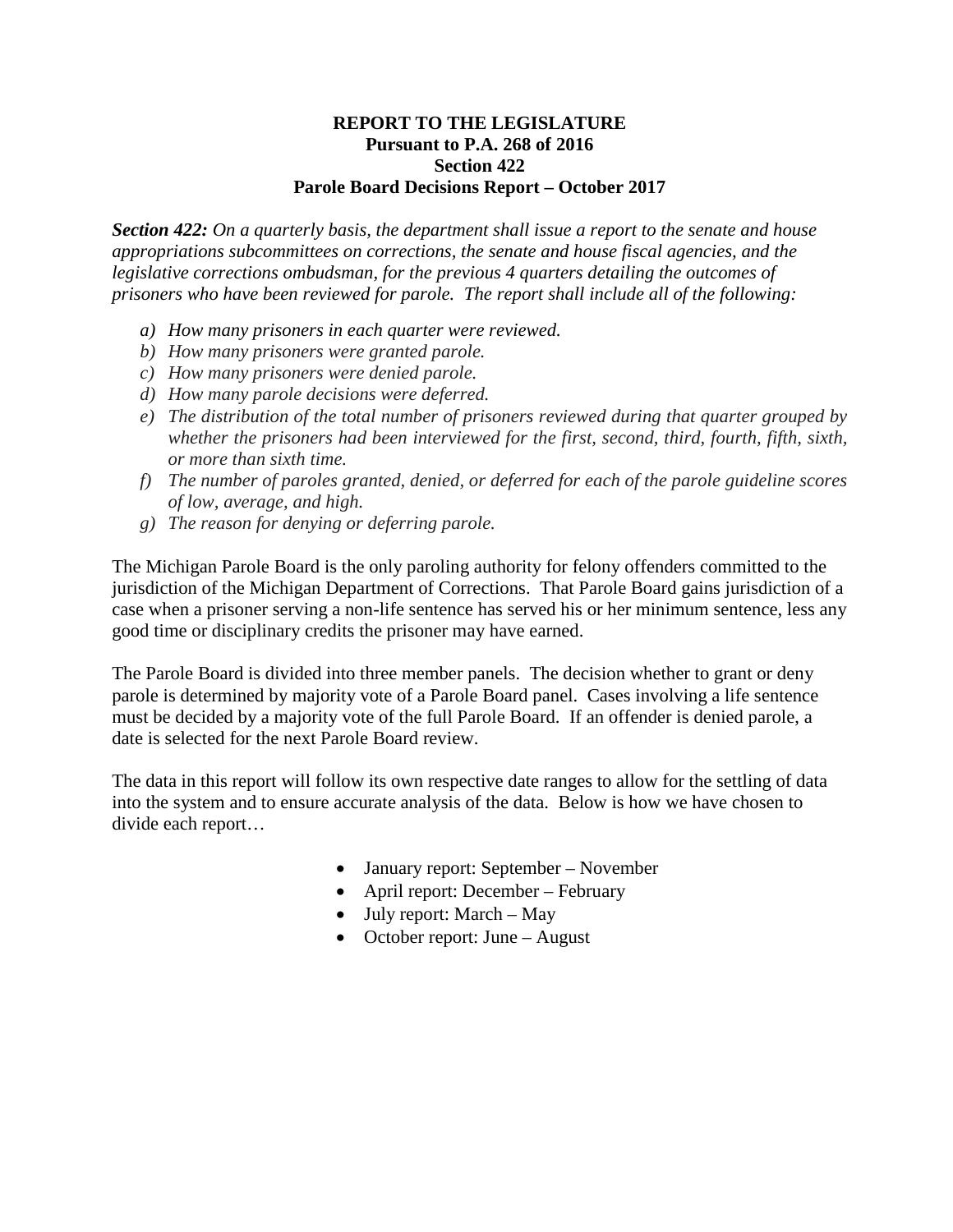Table 1 breaks down the total number of hearings that have been granted parole, denied parole and deferred. It also gives the distribution of the number of hearings grouped by whether the prisoners had been interviewed for the first, second, third, fourth, fifth, sixth or more than sixth time.

|                       |              |        |         |       |     | Table 1 – Hearing Number by Decision Type |     |                  |        |
|-----------------------|--------------|--------|---------|-------|-----|-------------------------------------------|-----|------------------|--------|
|                       |              |        | Hearing |       |     |                                           |     |                  |        |
|                       |              | 1st    | 2nd     | 3rd   | 4th | 5th                                       | 6th | More Than<br>6th | Total  |
| Sept '16 -<br>Nov '16 | Grant        | 1,565  | 497     | 198   | 79  | 40                                        | 23  | 35               | 2,437  |
|                       | Deny         | 400    | 269     | 144   | 81  | 54                                        | 24  | 80               | 1,052  |
|                       | Defer        | 820    | 90      | 41    | 24  | 10                                        | 3   | 18               | 1,006  |
|                       | <b>Total</b> | 2,785  | 856     | 383   | 184 | 104                                       | 50  | 133              | 4,495  |
| Dec '16 -<br>Feb '17  | Grant        | 1,608  | 490     | 183   | 85  | 38                                        | 15  | 40               | 2,459  |
|                       | Deny         | 394    | 300     | 133   | 75  | 37                                        | 20  | 74               | 1,033  |
|                       | Defer        | 936    | 72      | 35    | 13  | 13                                        | 5   | 29               | 1,103  |
|                       | Total        | 2,938  | 862     | 351   | 173 | 88                                        | 40  | 143              | 4,595  |
|                       | Grant        | 1,810  | 556     | 219   | 81  | 46                                        | 28  | 39               | 2,779  |
| Mar '17 -<br>May '17  | Deny         | 405    | 315     | 150   | 115 | 66                                        | 32  | 80               | 1,163  |
|                       | Defer        | 962    | 113     | 51    | 20  | 18                                        | 8   | 24               | 1,196  |
|                       | <b>Total</b> | 3,177  | 984     | 420   | 216 | 130                                       | 68  | 143              | 5,138  |
|                       | Grant        | 1,850  | 628     | 226   | 101 | 44                                        | 21  | 51               | 2,921  |
| June '17 -<br>Aug '17 | Deny         | 373    | 273     | 145   | 84  | 46                                        | 30  | 79               | 1,030  |
|                       | Defer        | 886    | 92      | 63    | 26  | 24                                        | 10  | 33               | 1,134  |
|                       | <b>Total</b> | 3,109  | 993     | 434   | 211 | 114                                       | 61  | 163              | 5,085  |
| Total                 | Grant        | 6,833  | 2,171   | 826   | 346 | 168                                       | 87  | 165              | 10,596 |
|                       | Deny         | 1,572  | 1,157   | 572   | 355 | 203                                       | 106 | 313              | 4,278  |
|                       | Defer        | 3,604  | 367     | 190   | 83  | 65                                        | 26  | 104              | 4,439  |
|                       | <b>Total</b> | 12,009 | 3,695   | 1,588 | 784 | 436                                       | 219 | 582              | 19,313 |

**Table 1 – Hearing Number by Decision Type**

The parole guidelines score is a numerical scoring system designed to assist in applying objective criteria to any decision made by the Parole Board. Information used in the calculation of the parole guideline score includes the prisoner's current offense, the prior criminal record, institutional conduct and program performance, age, mental health status and statistical risk.